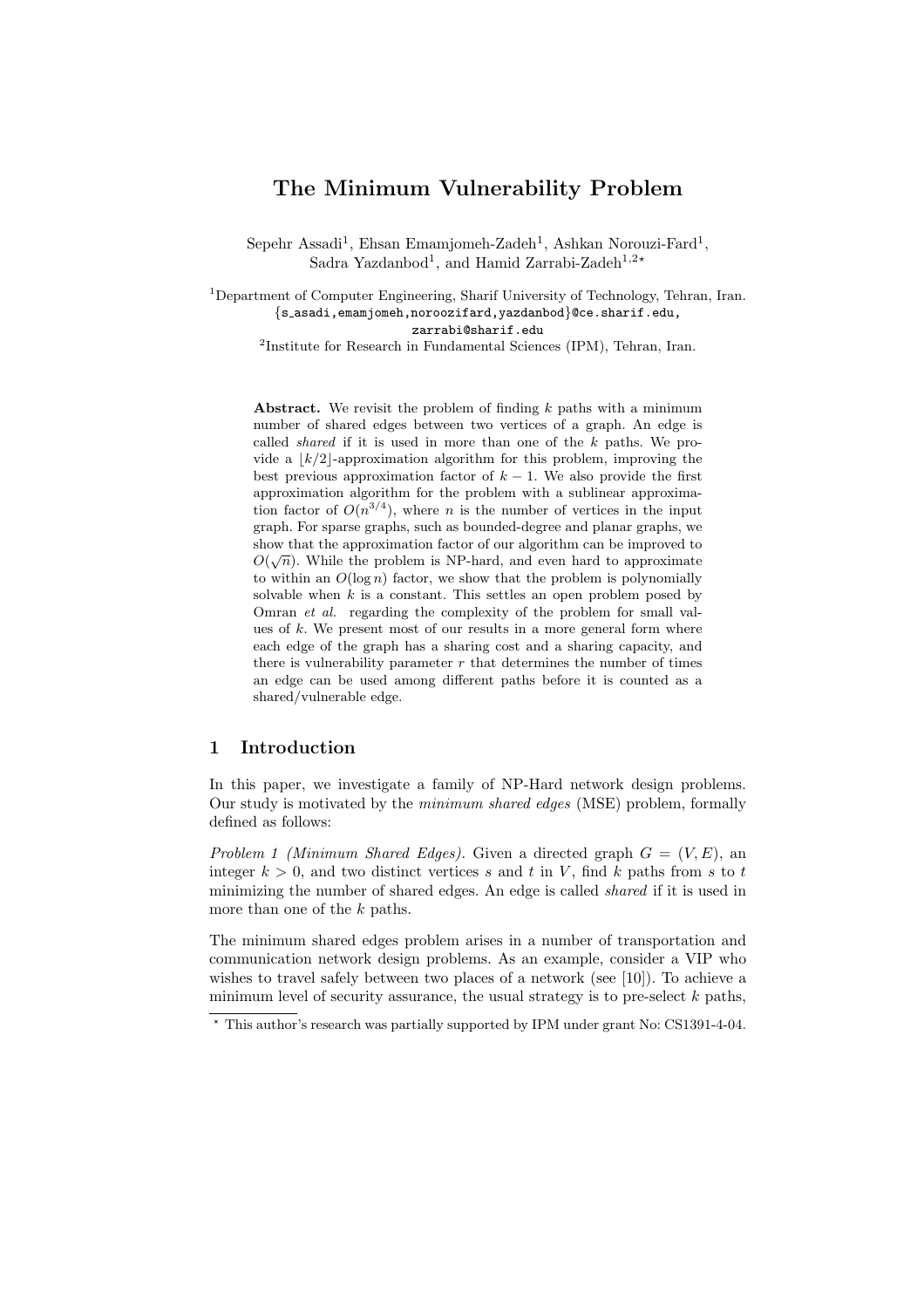and then, choose one of the *k* paths at random just before the actual trip. To bound the probability of being attacked by an adversary (who knows the strategy and the paths) to at most  $1/k$ , we need to put guards on high-risk edges, i.e., those edges shared among more than one of the pre-selected paths. To reduce the guarding cost, the obvious objective is to find paths with a minimum number of shared edges. A similar problem arises in the context of communication network design, e.g., in designing reliable client-server networks [13], reliable multicast communications [11], and distributed communication protocols [3].

In this work, we obtain results for a generalized version of the minimum shared edges problem. More precisely, we generalize MSE (Problem 1) in three directions. Firstly, we assign a cost *c<sup>e</sup>* to each edge *e*, which represents the cost of guarding the edge. This weighted version is closer to the practical applications, in which guarding edges have different costs, depending on, say, the length of the edges. Secondly, we make the problem capacitated by assigning to each edge an upper bound specifying the maximum number of times an edge can be used among the *k* paths. Thirdly, we generalize the problem by adding a parameter *r* that specifies a threshold on the number of times an edge can be used before it becomes vulnerable, and needs to be guarded. The generalized problem, which we call *minimum vulnerability*, is formally defined as follows:

*Problem 2 (Minimum Vulnerability).* Given a directed graph  $G = (V, E)$  with nonnegative edge costs  $c_e$  and maximum edge capacities  $U_e$  assigned to the edges  $e \in E$ , two distinct vertices  $s, t \in V$ , and two integers  $r$  and  $k$  with  $0 \leq r < k$ , find *k* paths from *s* to *t* so as to minimize the total cost of *r*-vulnerable edges. An edge is called *r-vulnerable* if it is used in more than *r* of the *k* paths.

Clearly, the minimum 1-vulnerability problem (i.e., when  $r = 1$ ) is equivalent to the weighted capacitated MSE problem. Furthermore, the minimum 0-vulnerability problem is equivalent to the classic *minimum edge-cost flow* (MECF) problem, in which we are given a graph  $G = (V, E)$  with nonnegative edge costs and capacities, and the goal is to find a min-cost subset  $A \subseteq E$  so that the flow from  $s$  to  $t$  in  $(V, A)$  is at least a given value  $k$ . The MECF problem is one of the fundamental NP-hard problems in network design (see Garey and Johnson [4]). It includes several other interesting problems as special case, such as the Steiner tree problem [4] and some of its generalizations [5, 8].

**Previous Work.** The best previous approximation algorithm for the MSE problem has an approximation factor of  $k - 1$  [10], which is based on a  $k$ approximation algorithm for the MECF problem, proposed by Krumke *et al.* [9]. Both the MSE and MECF problems are known to be hard to approximate to within a factor of  $2^{\log^{1-\varepsilon} n}$ , for any constant  $\varepsilon > 0$  [2, 10].

A restriction of the minimum vulnerability problem to the case where no *r*-vulnerable edge (*r >* 0) is allowed is equivalent to the well-known *disjoint paths* problem, which can be solved polynomially using a standard maximum flow algorithm (e.g., [6]). A closely related problem studied in the literature [13, 14] is the *minimum sharability* problem in which the cost of sharing each edge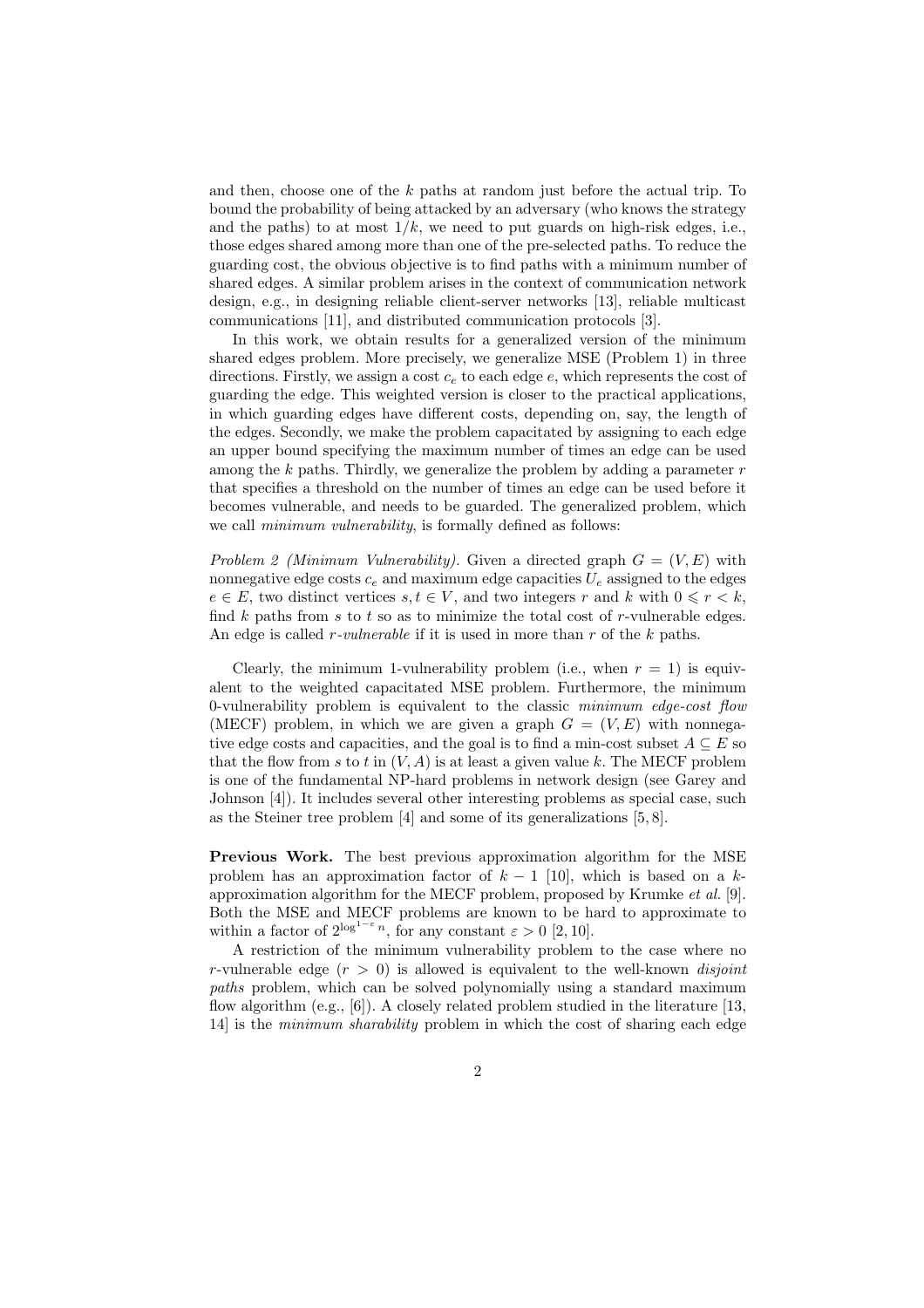is equal to the number of times the edge is shared (i.e., the flow of the edge minus one) times the cost of the edge. This sharability problem can be solved efficiently using minimum-cost flow algorithms. Another related problem is the *fixed-charge flow* problem in which each edge has a fixed building cost as well as a per-unit flow cost, and the objective is to select a subset of edges to route a flow of size *k* between two nodes *s* and *t* such that the total cost of building the network and sending the flow is minimized. The best current approximation factor for this problem is  $\beta(G) + 1 + \varepsilon$  where  $\beta(G)$  is the size of a maximum *s*-*t* cut in the graph [1].

**Our results.** In this paper, we study the minimum vulnerability problem as a generalization of the MSE and MECF problems, and obtain several results, a summary of which is listed below.

- **–** We present a primal-dual algorithm for the minimum *r*-vulnerability problem that achieves an approximation factor of  $\lfloor \frac{k}{r+1} \rfloor$ . This improves, in particular, the best previous approximation factor of *k −* 1 for the MSE problem to *⌊k/*2*⌋*. It also yields an alternative *k*-approximation algorithm for the MECF problem.
- $-$  We show that for any  $r \geq 0$  and  $\varepsilon > 0$ , the minimum *r*-vulnerability problem is hard to approximate to within a factor of  $2^{\log^{1-\epsilon} n}$  unless NP  $\subseteq$  $DTIME(n^{polylog n})$ . This eliminates the possibility of obtaining a poly-logarithmic approximation factor for the minimum vulnerability problem.
- **–** Despite the fact that the minimum vulnerability problem is NP-hard (and even hard to approximate), we show that for any constant  $k$  and any  $r > 0$ , the minimum *r*-vulnerability problem can be solved exactly in polynomial time. This settles an open problem posed by Omran *et al.* [10] regarding the complexity of the MSE problem for small values of *k*. Our result indeed shows that the hardness of the minimum *r*-vulnerability problem, for any  $r > 0$ , crucially relies on the number of paths in the problem instance.
- **–** For the MSE problem, we present an approximation algorithm that achieves an approximation guarantee of  $O(n^{3/4})$ , where *n* is the number of vertices in the graph. This improves upon the trivial factor-*n* approximation available for the problem, and is the first algorithm for the problem with a sublinear approximation factor. When the input graph is sparse—which is the case in most real-world applications, e.g., in road-map networks with bounded vertex-degrees—we show that the approximation factor of our algorithm *√* can be further improved to  $O(\sqrt{n})$ .

Our results are mainly based on a clever use of max-flow min-cut duality. In Section 2, we use a primal-dual method to pick a bounded-cost set of edges, out of which the final vulnerable edges are selected. In Section 3, we find an ordered set of min-cuts that leads to an exact solution to the minimum *r*-vulnerability problem for any fixed *k* via a dynamic programming approach. In Section 4, we use a combination of the primal-dual method and a shortest path algorithm to obtain the first sublinear approximation factor for the MSE problem.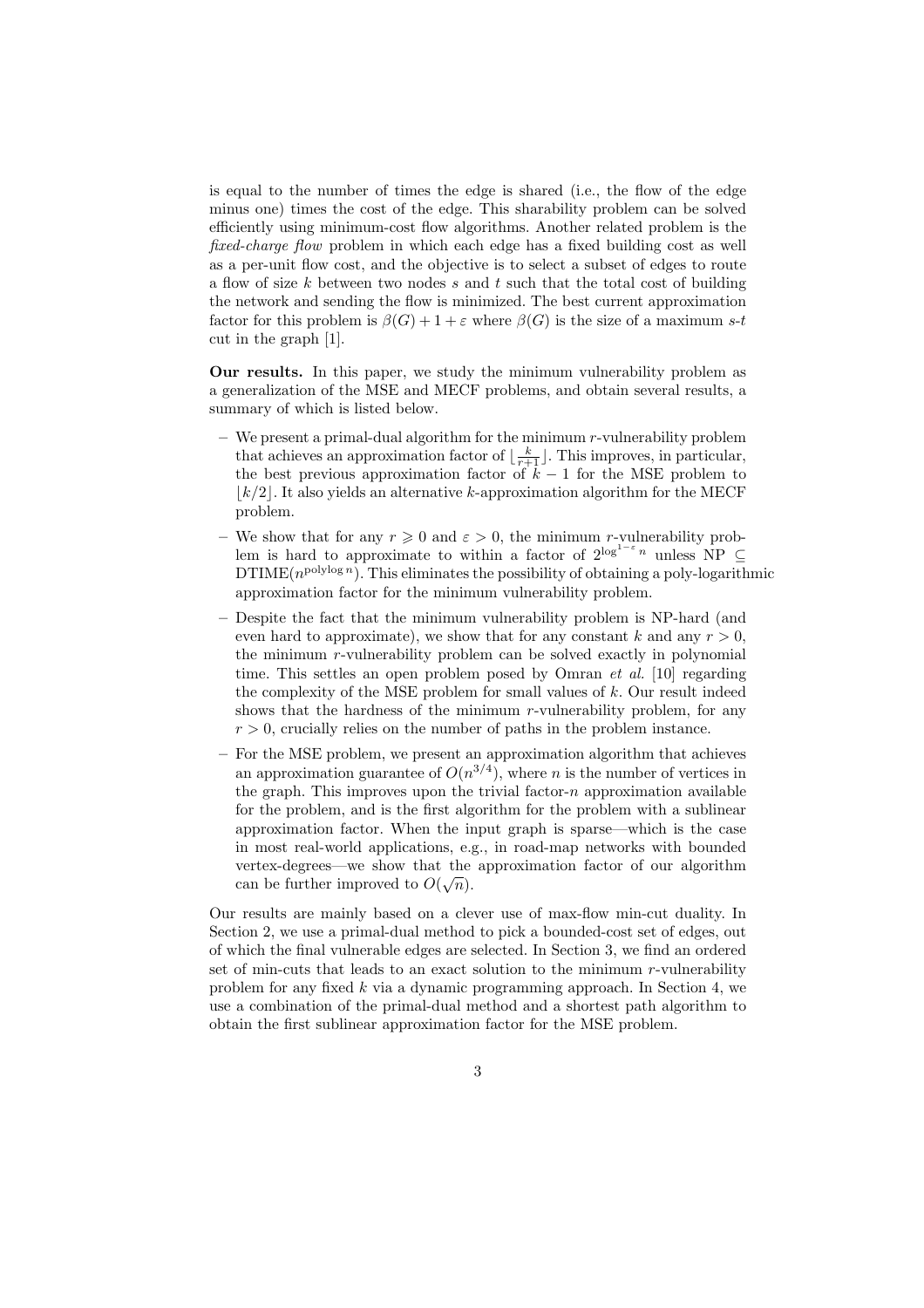### **2 A Primal-Dual Algorithm**

In this section, we present a primal-dual<sup>1</sup> algorithm for the minimum  $r$ -vulnerability problem with an approximation factor of  $\lfloor \frac{k}{r+1} \rfloor$ .

A *s*-*t cut* is defined as a minimal set of edges whose removal disconnects *t* from *s*. Let *S* be the set of all *s*-*t* cuts of size less than  $\lceil k/r \rceil$  in *G*. For the special case of  $r = 0$ , we define *S* to be the set of all *s*-*t* cuts in *G*. An obvious constraint is that in any feasible solution, at least one edge from each cut  $C \in S$ must be *r*-vulnerable. If not, at most  $(\lceil k/r \rceil - 1) \times r \le k$  paths can pass through *C*, making the solution infeasible. Let  $x_e$  be a  $0/1$  variable which is set to 1 if edge *e* is *r*-vulnerable in our solution, and is set to 0 otherwise. The minimum vulnerability problem with no capacity bounds (i.e., when  $U_e = \infty$  for all edges) can be expressed as the following integer program:

$$
\min \sum_{e \in E} c_e x_e
$$
\n
$$
\text{s.t.} \sum_{e \in C} x_e \ge 1 \quad \forall C \in S
$$
\n
$$
x_e \in \{0, 1\} \quad \forall e \in E
$$
\n
$$
(IP)
$$

We relax the integer program to a linear program by replacing the constraint  $x_e \in \{0, 1\}$  with  $x_e \geq 0$ . The following is the dual of the resulting linear program:

$$
\begin{aligned}\n\max \quad & \sum_{C \in S} y_C \\
\text{s.t.} \quad & \sum_{C \ni e} y_C \leqslant c_e \qquad \forall \ e \in E \\
& y_C \geqslant 0 \qquad \qquad \forall \ C \in S\n\end{aligned}
$$

Our primal-dual algorithm is presented in Algorithm 1. We start with a feasible dual solution  $y = 0$ , and an empty set of vulnerable edges  $R$ , that represents an infeasible primal solution. We initialize the capacity  $u_e$  of each edge to  $r$ , allowing each edge to pass at most *r* paths initially. We then iteratively improve the feasibility of the primal solution by choosing a *s*-*t* cut *C* whose capacity is less than *k*, and increase its corresponding variable  $y_C$ , until a dual constraint  $\sum_{C \ni e} y_C \leqslant c_e$  becomes tight for some edge *e*. We then add *e* to the set of vulnerable edges, and set its capacity to *Ue*. The loop is terminated when all *s*-*t* cuts have capacity at least *k*, admitting a *s*-*t* flow *f* of value *k*, which is returned as the final solution.

Let OPT be the cost of an optimal solution for the minimum vulnerability problem, let  $Z_{IP}$  be the optimal value of the objective function of  $(IP)$ , and APX be the cost of the solution returned by our algorithm. Obviously,  $Z_{IP} \leq$ OPT, because every feasible solution to the capacitated problem is also a feasible solution for the uncapacitated one. We further prove the following.

<sup>1</sup> Readers not familiar with the primal-dual framework are referred to the textbooks on approximation algorithms, e.g., [12].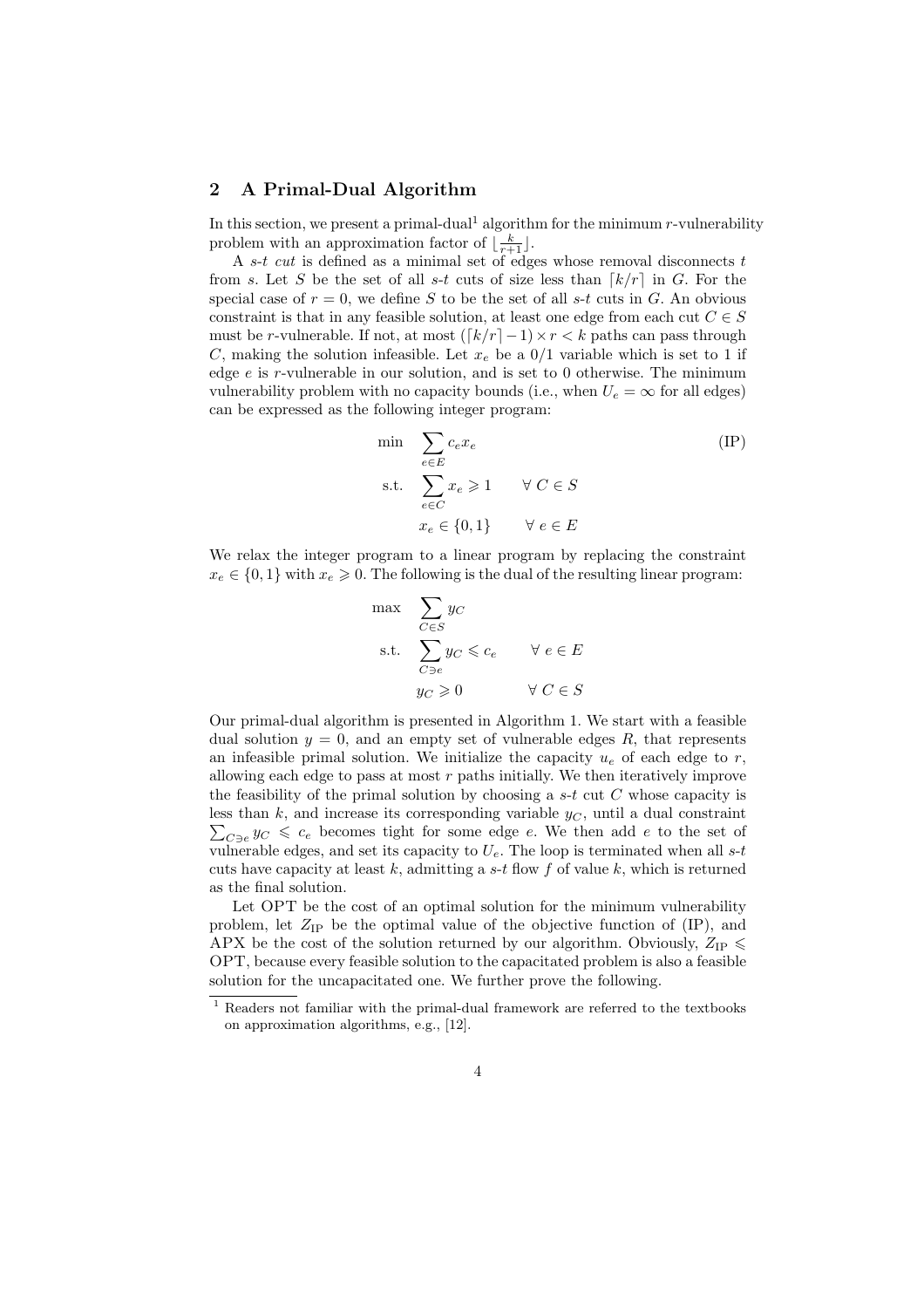**Algorithm 1** Primal-Dual

1: *y ←* 0, *R ← ∅* 2: set  $u_e \leftarrow r$  for all  $e \in E$ 3: **while** there exists a *s*-*t* cut *C* of capacity less than *k* in *G* **do** 4: increase  $y_C$  until  $\sum_{C \ni e} y_C = c_e$  for some edge *e* 5:  $R \leftarrow R \cup \{e\}, u_e \leftarrow U_e$ 6: find an integral *s*-*t* flow *f* of value *k* in graph *G* with edge capacities  $u_e$ 7: **return** *f*

 ${\rm Lemma~3.~APX} \leqslant \lfloor \frac{k}{r+1} \rfloor {\rm OPT}.$ 

*Proof.* Let *T* be the set of edges carrying a flow more than *r* in *f*. Clearly,  $T \subseteq R$ . Now,

$$
APX = \sum_{e \in T} c_e
$$
  
=  $\sum_{e \in T} \sum_{C \ni e} y_C$  (by line 4 of algorithm)  
=  $\sum_{C \in S} y_C \times |\{e \in T \cap C\}|$   
 $\leq \left\lfloor \frac{k}{r+1} \right\rfloor \sum_{C \in S} y_C$  (\*)  
 $\leq \left\lfloor \frac{k}{r+1} \right\rfloor Z_{IP}$  (by weak duality)

where the inequality (\*) holds, because at most  $\lfloor \frac{k}{r+1} \rfloor$  edges of each cut *C* can have a flow more than *r* in *f*. The lemma follows by the fact  $Z_{IP} \leqslant OPT$ .  $□$ 

**Theorem 4.** *There is a*  $\lfloor \frac{k}{r+1} \rfloor$ -approximation algorithm for the minimum vul*nerability problem that runs in*  $O(nm^2 \log(n^2/m))$  *time on a graph with n vertices and m edges.*

*Proof.* The approximation factor of Algorithm 1 follows from Lemma 3. The main loop iterates at most *m* times. At each iteration, we need to compute a min-cut, which can be done in  $O(nm \log(n^2/m))$  time [7]. Line 4 involves comparing at most *k* values, taking  $O(k) = O(n)$  time. The total time is therefore  $O(nm^2 \log(n))$ <sup>2</sup>*/m*)). *⊓⊔*

## **3 An Exact Algorithm for Fixed** *k*

The minimum vulnerability problem is not only NP-hard, but is also hard to approximate to within a factor of  $2^{\log^{1-\epsilon} n}$ , for any  $\varepsilon > 0$  (the proof is omitted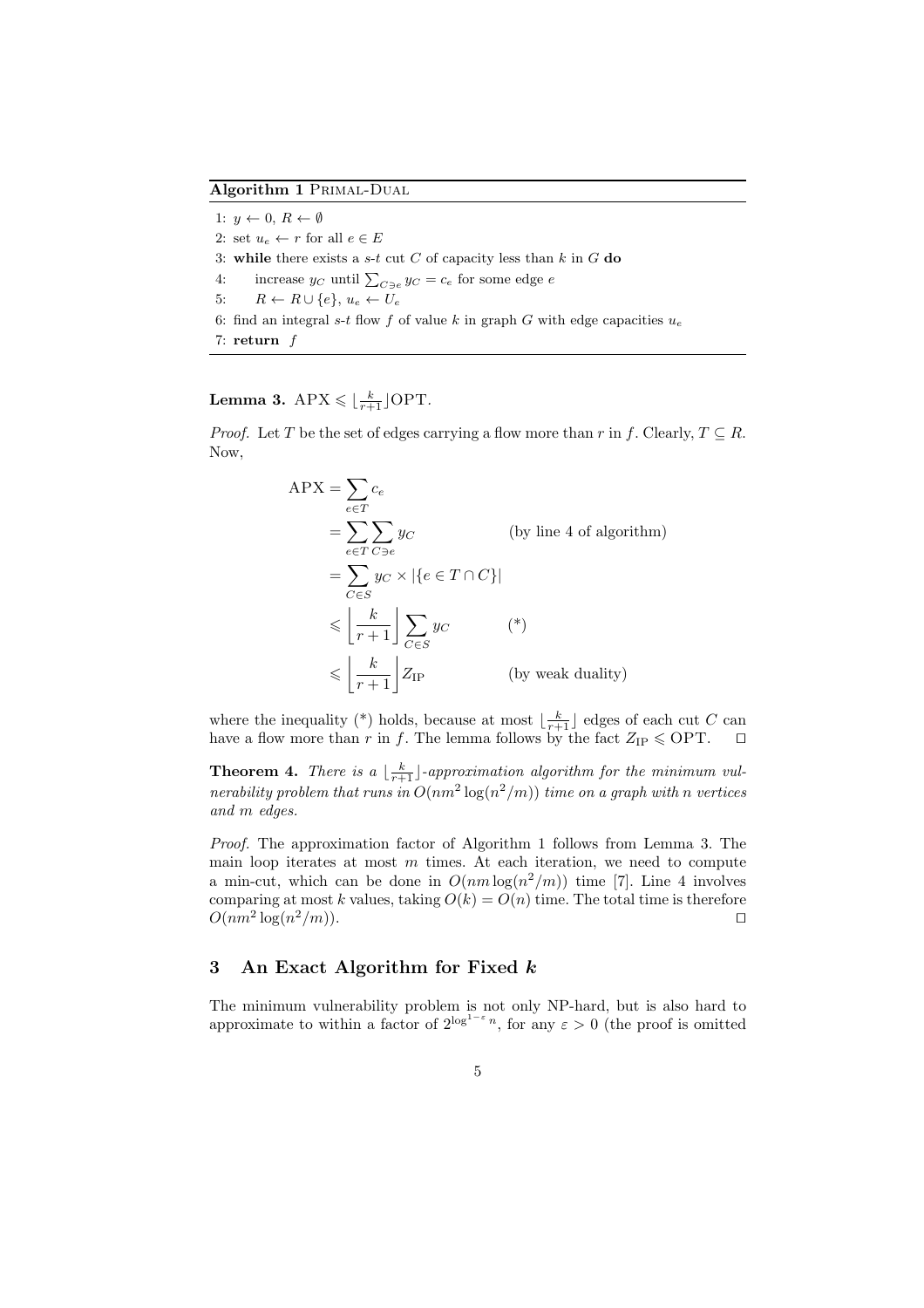

**Fig. 1.** A graph *G* with a *s*-*t* cut *C* is divided into two graphs  $G_1$  and  $G_2$ .

in this version). Despite this fact, we show in this section that if *k* is a constant, then the minimum *r*-vulnerability problem, for any  $r > 0$ , can be solved exactly in polynomial time.

Given a directed graph *G* and a *s*-*t* cut *C*, we say that an edge  $e = (u, v) \notin C$ is *before*  $C$  if there is a path from  $s$  to  $u$  not using any edge of  $C$ , and we say that  $e$  is *after*  $C$  if a path exists from  $v$  to  $t$  with no edge from  $C$ . Note that an edge cannot be both before and after *C* because *C* is a *s*-*t* cut. Given two *s*-*t* cuts  $C_1$  and  $C_2$ , we write  $C_1 \leqslant C_2$  if each edge of  $C_1$  is either before or in  $C_2$ .

Consider an instance of the minimum *r*-vulnerability problem. We call a *capacity function*  $u : E \to \mathbb{Z}^+$  *proper* if there exists a *s*-*t* flow *f* of value *k* such that  $f(e) \leq u(e)$  for all edges  $e \in E$ . A proper capacity function is *minimal* if decreasing the capacity of any edge  $e$  with  $u(e) > r$  makes  $u$  improper.

**Lemma 5.** *Given a minimal capacity function u, a sequence*  $C_1 \leq \cdots \leq C_\gamma$  *of s*<sup>-*t*</sup> *cuts can be found such that*  $\sum_{e \in C_i} u(e) = k$  *for all*  $1 \le i \le \gamma$ *, and that each edge*  $e \in E$  *with*  $u(e) > r$  *lies in at least one of the*  $\gamma$  *cuts.* 

*Proof.* Pick an arbitrary edge  $e \in E$  with  $u(e) > r$  such that its head is not t and its tail is not *s*. If no such *e* exists, we are done. There must exist a *s*-*t* cut *C* containing *e* such that  $\sum_{e \in C} u(e) = k$  by the minimality of *u*. We construct a graph *G*<sup>1</sup> from *G* by removing all edges after *C*, and then, merging all heads of the edges in *C* into a new vertex  $t'$  (see Figure 1). Similarly, we construct  $G_2$ from *G* by removing all edges before *C*, and merging all tails of the edges in *C* into a new vertex *s ′* . For any set *P* of *k* paths from *s* to *t*, all edges of *P* are either in  $G_1$  or  $G_2$ . Therefore, the problem of finding  $k$  paths from  $s$  to  $t$  in  $G$ can be reduced into two subproblems: finding *k* paths from *s* to *t ′* in *G*<sup>1</sup> and finding  $k$  paths from  $s'$  to  $t$  in  $G_2$ . By induction, there exists a sequence of cuts for each of  $G_1$  and  $G_2$  as stated in the lemma. Therefore, the sequence of cuts in  $G_1$ , followed by  $C$  and then the sequence of cuts in  $G_2$  yields the desired cut sequence. *⊓⊔*

**Theorem 6.** *If k is a constant, then the minimum r-vulnerability problem can be solved exactly in polynomial time for any*  $r > 0$ *.* 

*Proof.* We define a *state* as a pair  $(C, \theta)$ , where *C* is a *s*-*t* cut, and  $\theta$  is a  $|C|$ -tuple with  $\sum_{e \in C} \theta_e = k$  and  $\theta_e \leq U_e$ . A set of *k* paths from *s* to *t*, represented by a *s*-*t* flow *f* of value *k*, is *suitable* for the state  $(C, \theta)$  if  $f(e) \leq \theta_e$  for all  $e \in C$ , and  $f(e) \leq U_e$  for all  $e \in E \setminus C$ .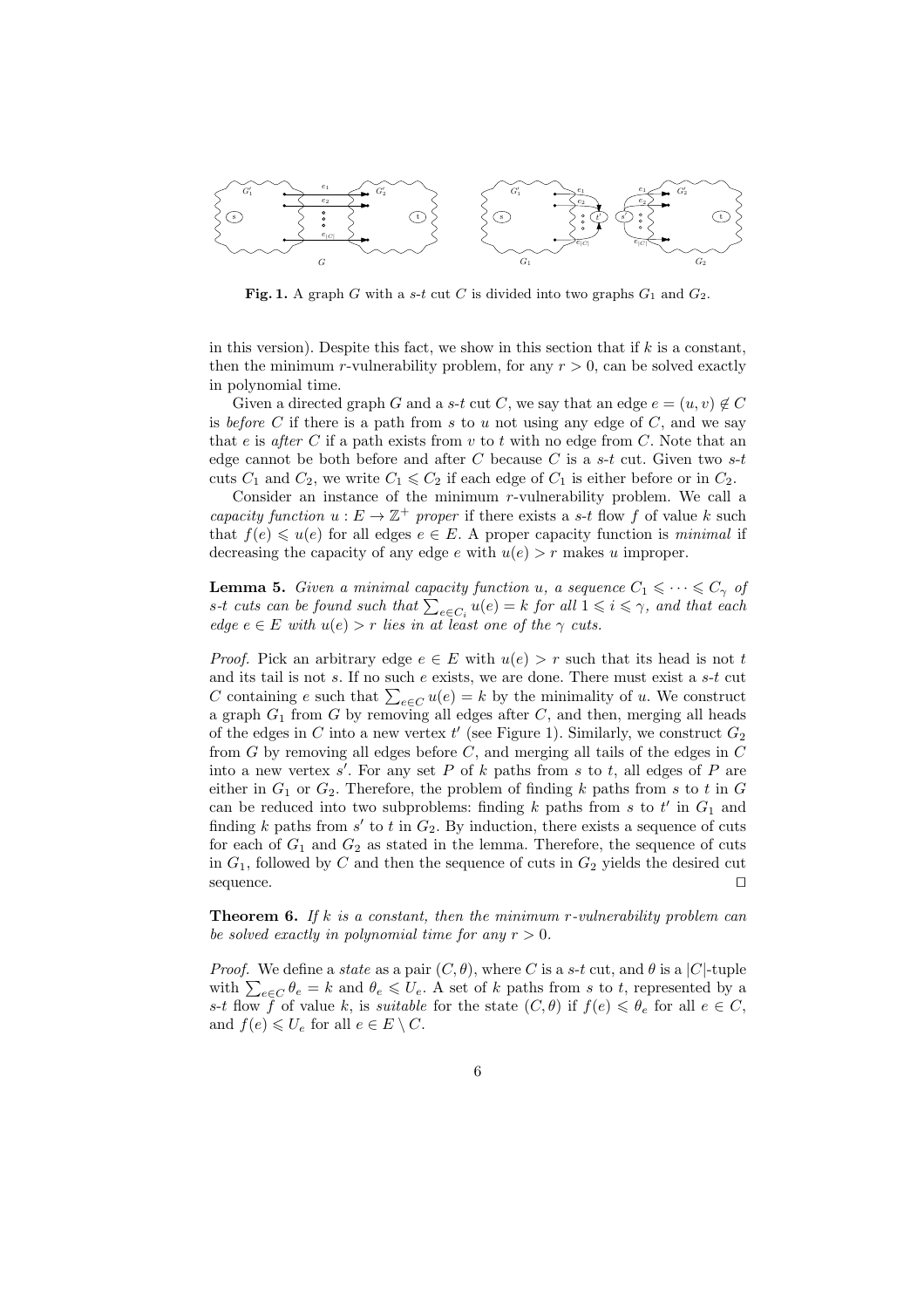**Algorithm 2** FIND-COST $(C, \theta)$ 

1: cost<sub>*C*</sub> ←  $\sum_{e \in C, \theta_e > r} c_e$ 2: **if**  $(C, \theta)$  is a final state **then** 3: **return**  $\text{cost}_C$ 4: **for each** edge  $e \in C$  **do** 5: **if**  $\theta_e > U_e$  **then** 6: **return** *∞* 7: ans *← ∞* 8: **for each** cut  $C'$  with  $C \leq C'$  do 9: **for each**  $\theta' = (\theta'_1, \theta'_2, \dots, \theta'_{|C'|})$  with  $\sum_{i=1}^{|C'|} \theta'_i = k$  do 10: **if**  $(C', \theta')$  is immediately after  $(C, \theta)$  **then** 11: ans  $\leftarrow$  min{ans, FIND-COST $(C', \theta')$  + cost*c*} 12: **return** ans

The *answer* to the state  $(C, \theta)$  is defined as the minimum total cost of *r*vulnerable edges either in *C* or after it, over all suitable sets of *k* paths. Obviously, if there exists a suitable set of *k* paths for a state  $(C, \theta)$  such that no edge after *C* is *r*-vulnerable, then the answer to this state is equal to the total cost of *r*-vulnerable edges in *C*. We call such states the *final states*.

A state  $(C', \theta')$  is *immediately after*  $(C, \theta)$ , if  $C \leq C'$ , and there exists a set of *k* paths suitable for both  $(C, \theta)$  and  $(C', \theta')$ , with no *r*-vulnerable edge between *C* and *C'* (i.e., after *C* and before *C'*). Given two states  $(C, \theta)$  and  $(C', \theta')$ , we define the following capacity function:

$$
w(e) = \begin{cases} \theta_e & \text{if } e \in C \\ \theta'_e & \text{if } e \in C' \\ \min\{U_e, r\} & \text{if } e \text{ between } C \text{ and } C' \\ U_e & \text{otherwise} \end{cases}
$$

Observe that the maximum flow in graph *G* with capacity function *w* is at least *k* if and only if  $(C', \theta')$  is immediately after  $(C, \theta)$ . We use this observation to check whether a state is immediately after another one.

Algorithm 2 computes the answer to the state  $(C, \theta)$  recursively, based on the answers to the states immediately after it. The algorithm works as follows. Given a state  $(C, \theta)$ , we find all states  $(C', \theta')$  immediately after  $(C, \theta)$ , solve the problem recursively for  $(C', \theta')$ , add the cost of the current cut (i.e., sum of costs of edges  $e \in C$  with  $\theta_e > r$ , and then return the minimum of all these values. The final answer to the problem is the minimum answer to the states  $(C, \theta)$  such that there exists a suitable set of *k* paths with no *r*-vulnerable edge before *C*.

The correctness of the algorithm follows from Lemma 5, since all possible sequences of *s*-*t* cuts that can be the sequence of cuts in an optimal solution are examined by the algorithm. We can use dynamic programming to store the answers to the states, and avoid recomputing. Note that the number of *s*-*t* cuts of size less than *k* is  $O(m^{k-1})$  (where  $m = |E|$ ), and the number of solutions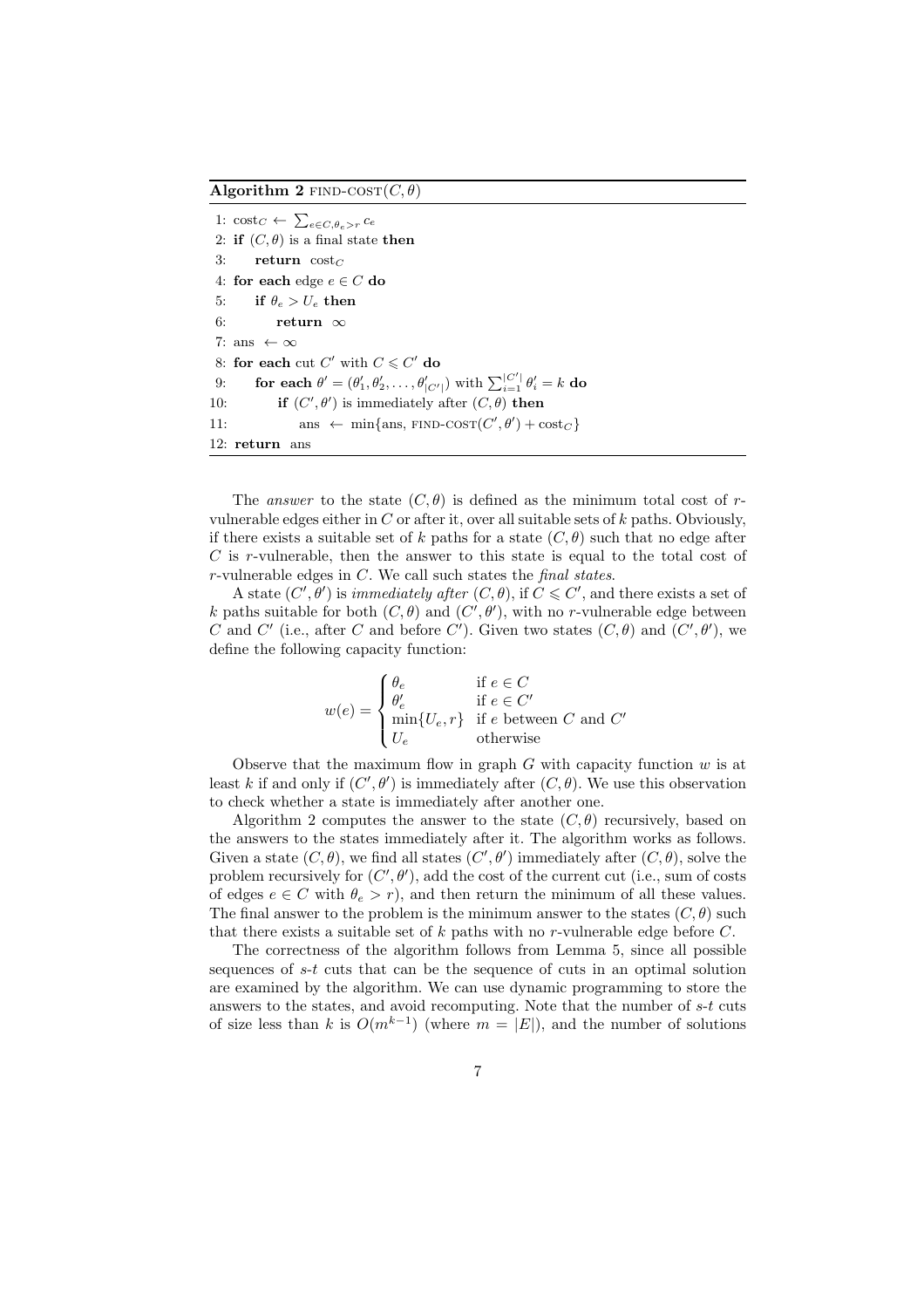to  $\sum_{i=1}^{|C|} \theta_i = k$  is at most  $\binom{2k-1}{k-1} = O(1)$ , implying that the number of states is  $O(m^{k-1})$ . On the other hand, checking if a state is final, and checking if a state is immediately after another one can be both done in  $O(n^3)$  time using a standard max flow algorithm. Therefore, the total running time of the algorithm is *O*(*m*2(*k−*1)*n* 3 ). *⊓⊔*

## **4 A Sublinear Approximation Factor**

In this section, we present an approximation algorithm for the MSE problem (Problem 1) with a sublinear approximation factor. Our algorithm is a combination of the primal-dual method presented in Section 2 and a simple shortest path algorithm. The pseudo-code is presented in Algorithm 3.

| Algorithm 3 SUBLINEAR-APPROX                                     |
|------------------------------------------------------------------|
| 1: let $P_1$ be the output of Algorithm 1, having w shared edges |
| 2: let $P_2$ be a shortest s-t path of length $\ell$             |
| 3: return $P_1$ if $w < \ell$ else $P_2$                         |
|                                                                  |

The feasibility of the returned solution is clear, as we can route all the *k* paths through a shortest  $s$ - $t$  path. Let  $P^*$  be an optimal solution to the MSE problem with a minimum number of used edges (i.e., edges carrying non-zero flow). Let D be the graph induced by *P ∗* , and *m<sup>∗</sup>* be the number of its edges. Denote by OPT the number of shared edges in any optimal solution. We assume, w.l.o.g., that  $OPT \neq 0$ .

### **Lemma 7.** D *is a DAG.*

*Proof.* Suppose that there is a cycle in  $\mathcal{D}$ . Reduce the capacity of each edge in the cycle by the minimum amount of flow along the edges of the cycle. This results in decreasing the number of edges in D by at least one without increasing the number of shared edges, contradicting the minimality of the number of edges in D. *⊓⊔*

**Lemma 8.**  $\frac{k\ell - m^*}{k} \leqslant \text{OPT}$ , where  $\ell$  is the length of a shortest s-t path.

*Proof.* Let *f* be a *s*-*t* flow of value *k* in D. We have:

$$
\sum_{e \in E} \max\left\{0, f(e) - 1\right\} \le k \text{OPT},\tag{1}
$$

where the the left-hand side counts the number of shared edges in *f*. On the other hand, any shared edge can be in at most *k* paths, so the inequality above holds. Furthermore:

$$
\sum_{e \in E} \max\{0, f(e) - 1\} = \sum_{e \in E} f(e) - m^*.
$$
 (2)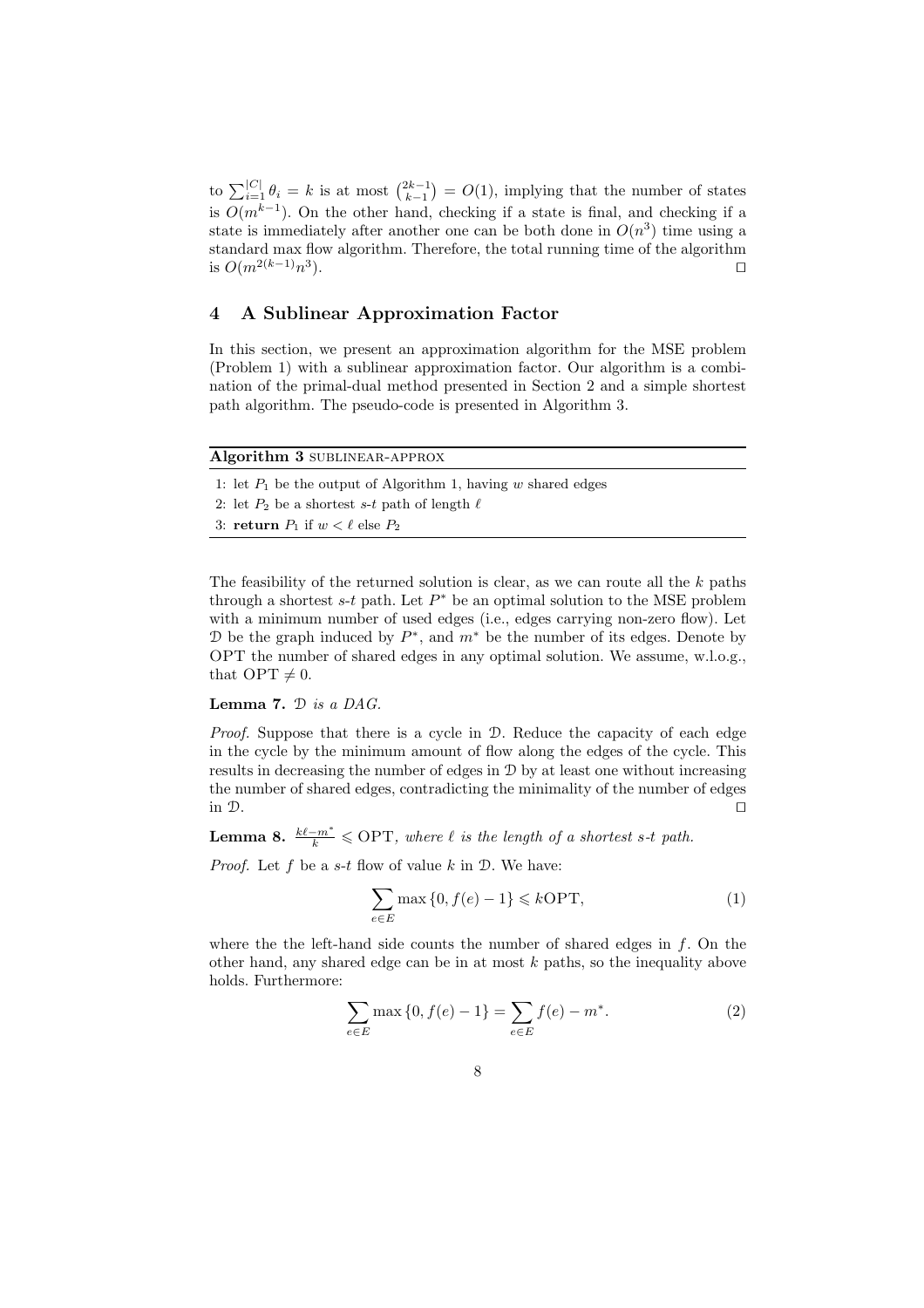The length of every  $s$ -*t* path is at least  $\ell$ . Therefore, the total number of edges used in the *k* paths is at least *kℓ*. Combined with (1) and (2) we get:

$$
k\ell - m^* \leqslant \sum_{e \in E} f(e) - m^* \leqslant k\text{OPT}.
$$

**Lemma 9.** Let  $G = (V, E)$  be a DAG with *n* vertices such that for all, but k *vertices, in-degree equals out-degree. Then**G**has* $O(kn\sqrt{n} + k^2)$  **edges.** 

(Proof can be found in the full version.)

**Theorem 10.** Algorithm 3 is an  $O(\min\{n^{\frac{3}{4}}, m^{\frac{1}{2}}\})$ -approximation algorithm for *the MSE problem.*

*Proof.* Let  $\alpha = \ell$ /OPT be the approximation factor achievable by just returning the shortest path. Algorithm 3 has therefore an approximation factor of  $\min\{k, \alpha\}$ . We consider two cases.

case 1.  $k\ell \geq 2m^*$ . By Lemma 8,  $\alpha \leq \frac{k\ell}{k\ell - m^*}$ . Therefore,

$$
\alpha \leqslant \frac{k\ell}{k\ell - m^*} \leqslant \frac{2m^*}{2m^* - m^*} = 2.
$$

Hence,  $\min\{k, \alpha\} \leq 2$  in this case.

case 2.  $k\ell < 2m^*$ . In this case

$$
k\alpha \leqslant k\alpha \textnormal{OPT} = k\ell < 2m^* \leqslant 2m.
$$

Therefore,  $\min\{k, \alpha\} < \sqrt{2m}$ , implying an approximation factor of  $O(\sqrt{m})$ .

We can put a second upper bound on the approximation factor. Consider the DAG D defined earlier in this section. In this graph, except for the endpoints of shared edges and *s* and *t*, all other vertices have equal in/out degrees, because each path enters a vertex with an edge, and exits it with another edge. *√* By Lemma 9, the number of edges in  $\mathcal{D}$  is  $O(n\sqrt{n} \text{OPT} + \text{OPT}^2)$ . Observe that **if OPT**  $\geq \sqrt{n}$ , a shortest path is a  $\sqrt{n}$ -approximation to MSE, because  $\ell \leq n$ .<br> *√*<sup>*n*</sup> ∴ ∠ *√*<sup>*n*</sup> *j*<sup>*1*</sup> *j*<sup>*1*</sup> *j*<sup>*1*</sup> *j*<sup>*1*</sup> *j*<sup>*1*</sup> *j*<sup>*1*</sup> *j*<sup>*1*</sup> *j*<sup>*1*</sup> *j*<sup>*1*</sup> *j*<sup>*1*</sup> *j*<sup>*1*</sup> *j*<sup>*1*</sup> If OPT  $\langle \sqrt{n}, \text{ then } m^* \text{ is upper-bounded by } O(n\sqrt{n} \text{OPT})$ , resulting in:

$$
k\ell < 2m^* < cn\sqrt{n} \text{OPT} \Rightarrow k\alpha \text{OPT} < cn\sqrt{n} \text{OPT}
$$
  

$$
\Rightarrow k\alpha < cn\sqrt{n} \Rightarrow \min\{k, \alpha\} < \sqrt{cn\sqrt{n}}
$$

Combined with the previous result we get  $\min\{k, \alpha\} = O(\min\{n^{\frac{3}{4}}, m^{\frac{1}{2}}\})$ .  $\Box$ 

**Corollary 11.** For sparse graphs with  $m = O(n)$ , such as planar graphs and *bounded-degree graphs, Algorithm 3 yields an*  $O(\sqrt{n})$  *approximation factor.*